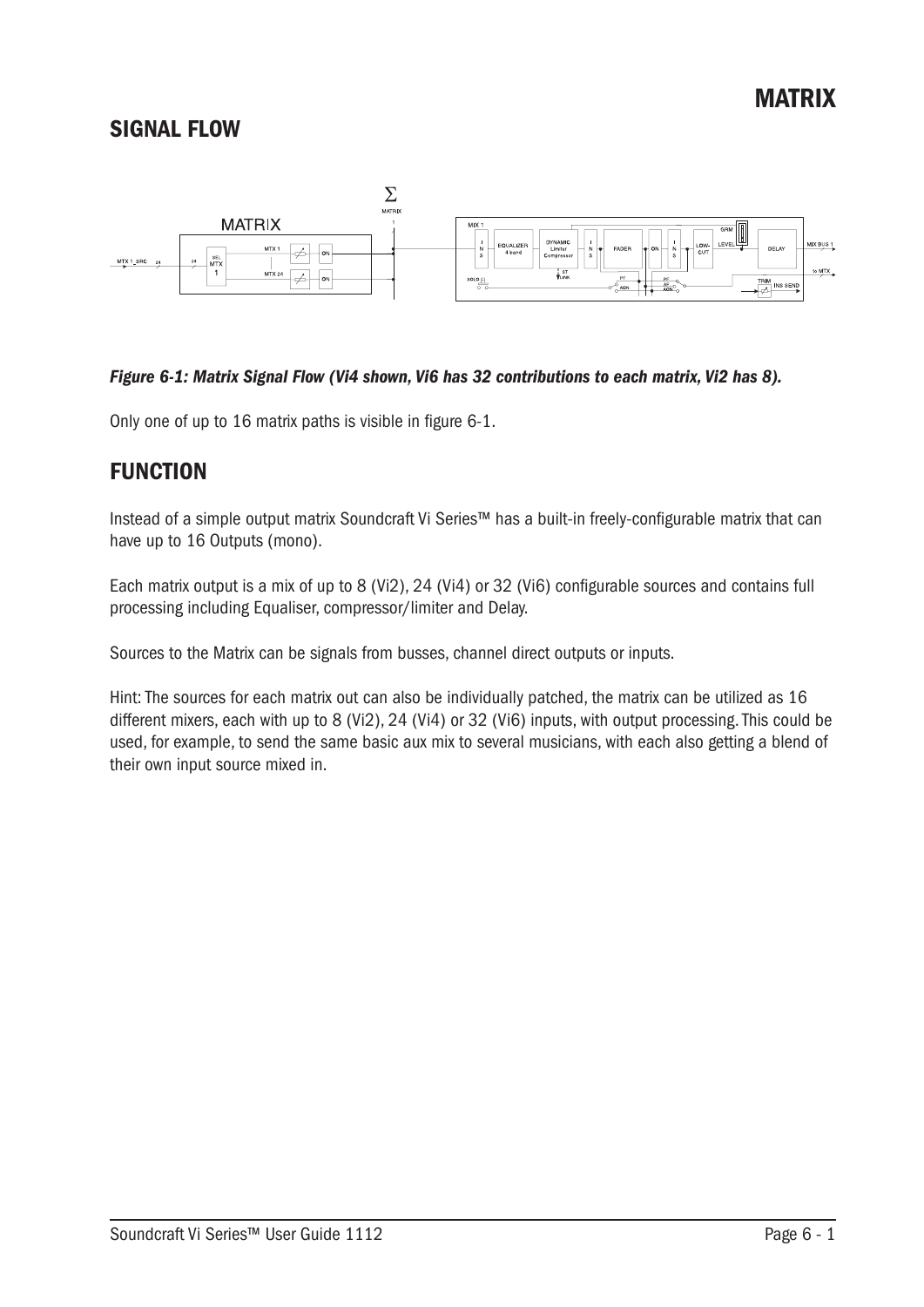

*Figure 6-2: Matrix Strip.*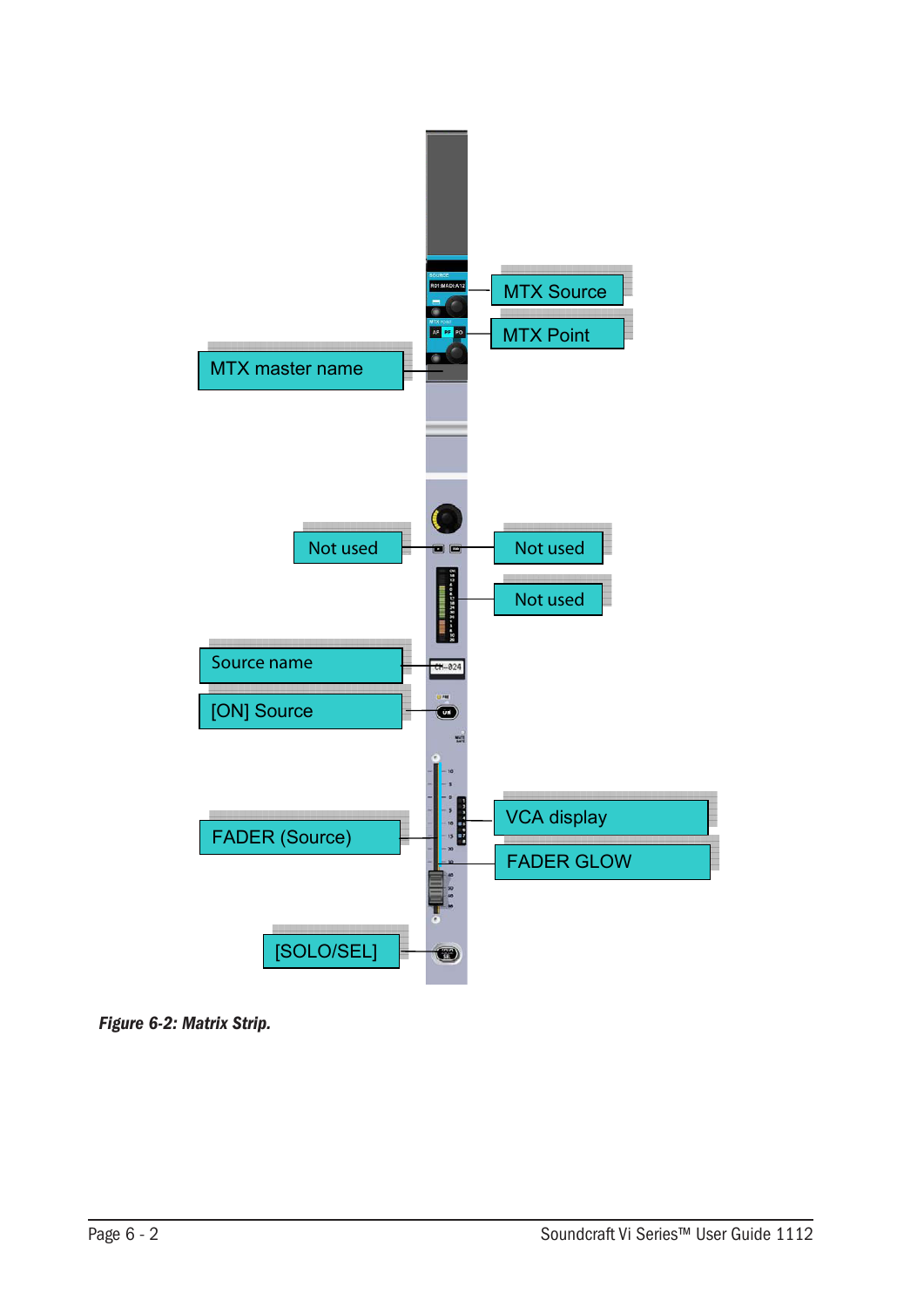### Adjusting A Matrix Send Level

Ensure that the [ALL BUSSES] key is NOT selected.

Press the [SOLO/SEL] on a matrix master. All the input bays will change to the matrix contributions view and the Faderglow™ illuminates with the matrix colour. The input strip [ON] keys act as ON for the matrix send signals. The fader adjusts the contribution level of the desired source (1..32).

## MATRIX CONFIGURATION

This screen opens on all 4 input bays after pressing SOLO/SEL on a matrix master.



*Figure 6-3:Matrix Configuration Page*

#### SOURCE field

Displays the patched source.



The  $\mathbb{R}$  key opens the Matrix patch configuration page - see chapter 11.